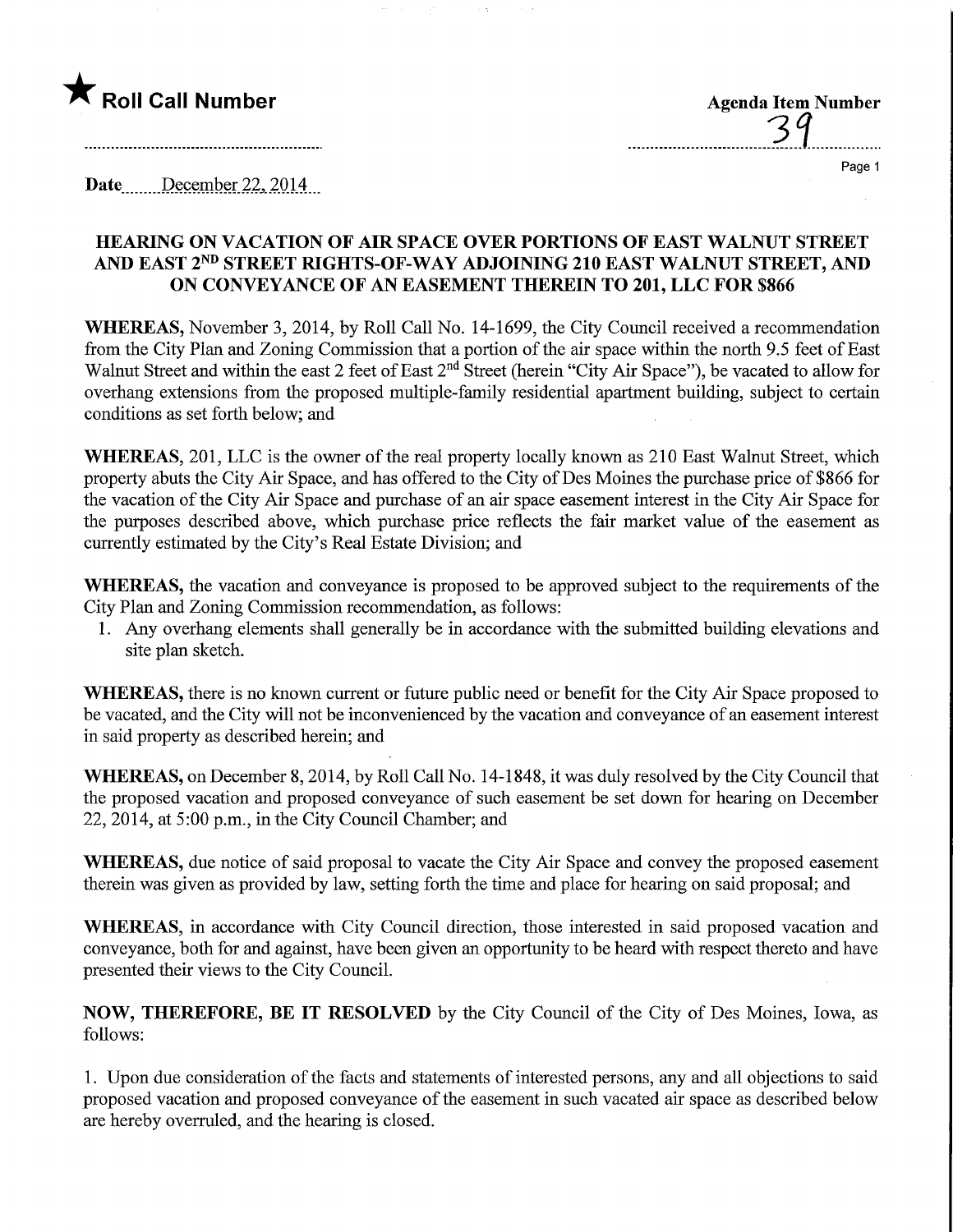## $\bigstar$  Roll Call Number

| <b>Agenda Item Number</b><br>$\sigma$ a |        |
|-----------------------------------------|--------|
|                                         | Page 2 |

Date December 22, 2014

2. There is no public need or benefit for the air space proposed to be vacated and the public would not be inconvenienced by reason of the vacation of air space within the north 9.5 feet of East Walnut Street and within the east 2 feet of East 2<sup>nd</sup> Street, legally described as follows, and said vacation is hereby approved:

All of the air space for that part of East 2nd Street and East Walnut Street Right-of-Ways adjoining BLOCK "G" of SCOTT & DEAN'S ADDITION to EAST FORT DES MOINES, an Official Plat, now included and forming a part of the City of Des Moines, Iowa and described as follows:

Beginning at the Southwest Comer of LOT 1 of BLOCK "G" of SCOTT & DEAN'S ADDITION to EAST FORT DES MOINES, an Official Plat; thence North 80°06'16" East, 100.77 feet along the North Right-of-Way Line of said East Walnut Street; thence South 74°38'57"West, 102.35 feet; thence North 15°10'58" West, 153.23 feet; thence North 74°38'57" East, 2.00 feet to a point on the East Right-of-Way Line of said East 2nd Street and the West Line of said BLOCK "G"; thence South 15°10'58" East, 143.65 feet along the East Right-of-Way Line of said East 2nd Street and along said West Line to the Point of Beginning, containing 787 Square Feet; located above a plane with an elevation of 53.00 feet (City of Des Moines Datum) and below a plane with an elevation of 89.00 feet (City of Des Moines Datum). Existing ground elevation equals 21.8 feet (City of Des Moines Datum).

3. That the sale and conveyance of an easement in such vacated air space as described below, to 201, LLC for \$866, together with payment by said grantee of the estimated publication and recording costs for this transaction, be and is hereby approved, subject to the conditions set forth in the Plan and Zoning Commission recommendation and set forth herein above:

All of the vacated air space for that part of East 2nd Street and East Walnut Street Right-of-Ways adjoining BLOCK "G" of SCOTT & DEAN'S ADDITION to EAST FORT DES MOINES, an Official Plat, now included and forming a part of the City of Des Moines, Iowa and described as follows:

Beginning at the Southwest Comer of LOT 1 of BLOCK "G" of SCOTT & DEAN'S ADDITION to EAST FORT DES MOINES, an Official Plat; thence North 80°06'16" East, 100.77 feet along the North Right-of-Way Line of said East Walnut Street; thence South 74°38'57"West, 102.35 feet; thence North 15°10'58" West, 153.23 feet; thence North 74°38'57" East, 2.00 feet to a point on the East Rightof-Way Line of said East 2nd Street and the West Line of said BLOCK "G"; thence South 15°10'58" East, 143.65 feet along the East Right-of-Way Line of said East 2nd Street and along said West Line to the Point of Beginning, containing 787 Square Feet; located above a plane with an elevation of 53.00 feet (City of Des Moines Datum) and below a plane with an elevation of 89.00 feet (City of Des Moines Datum). Existing ground elevation equals 21.8 feet (City of Des Moines Datum).

4. The Mayor is authorized and directed to sign the Offer to Purchase and the Easement for the conveyance identified above, and the City Clerk is authorized and directed to attest to the Mayor's signature.

5. Upon final passage of an ordinance vacating said rights-of-way, and upon proof of payment of the consideration plus \$113.00 for publication and recording costs, the City Clerk is authorized and directed to